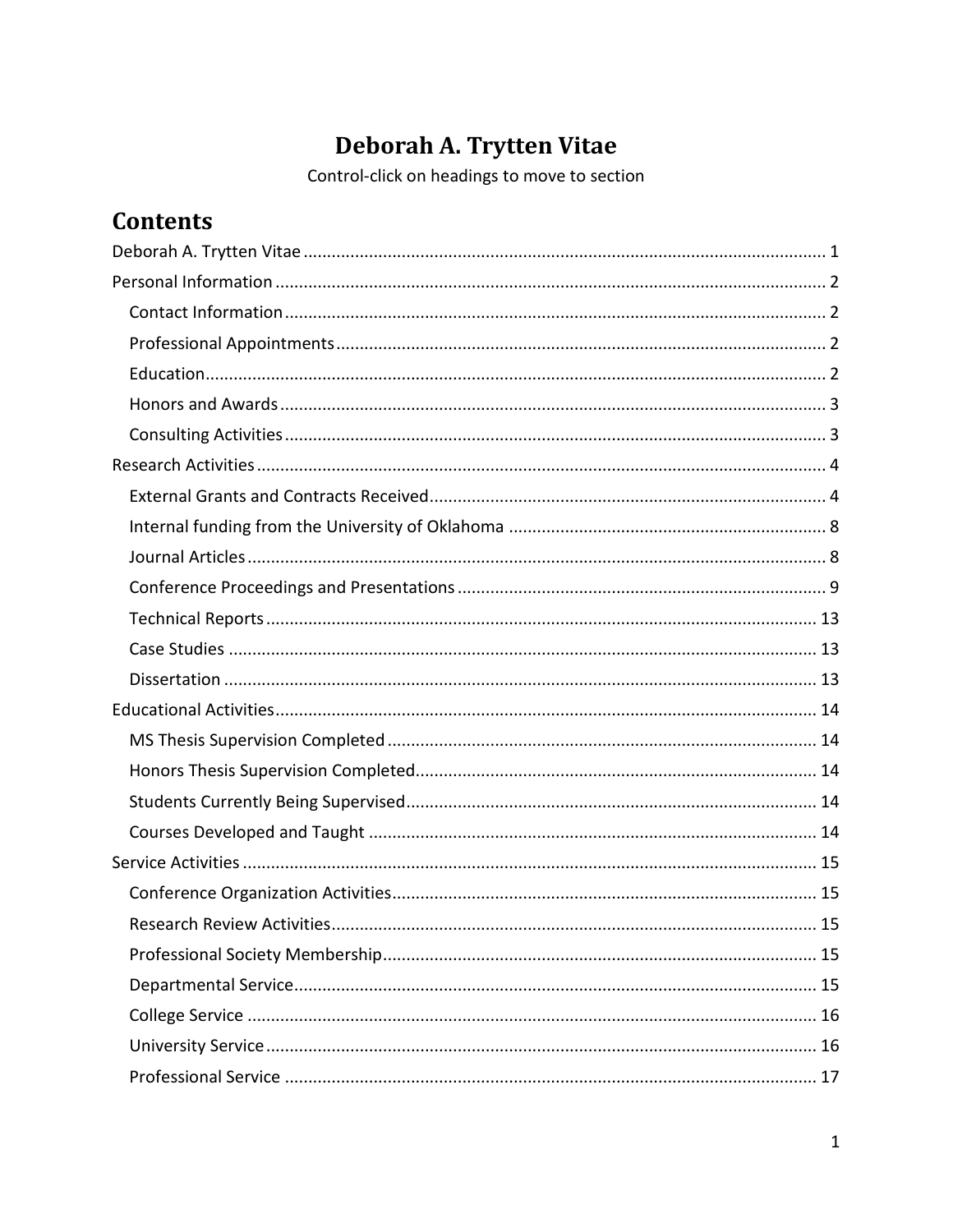# <span id="page-1-0"></span>**Personal Information**

# <span id="page-1-1"></span>*Contact Information*

110 W. Boyd; Room 234 Home Phone: 405-447-6265<br>Norman, OK 73019 Home Phone: 405-447-6265

School of Computer Science<br>
University of Oklahoma<br>
University of Oklahoma<br>
School of Computer Science<br>
Office Phone: 405-325-4299<br>
Mobile Phone: 405-596-2218 University of Oklahoma<br>
110 W. Boyd; Room 234<br>
110 W. Boyd; Room 234<br>
110 W. Boyd; Room 234<br>
110 W. Boyd; Room 234 Email: [dtrytten@ou.edu](mailto:dtrytten@ou.edu)

## <span id="page-1-2"></span>*Professional Appointments*

| <b>Tenured Adjunct</b>                                              | Womens' and Gender Studies                                         |
|---------------------------------------------------------------------|--------------------------------------------------------------------|
| <b>Associate Professor</b>                                          | Norman, Oklahoma                                                   |
| <b>Tenured Associate Professor</b>                                  | School of Computer Science                                         |
| University of Oklahoma                                              | Norman, Oklahoma                                                   |
| <b>Acting Associate Director</b>                                    | <b>School of Computer Science</b>                                  |
| University of Oklahoma                                              | Norman, Oklahoma                                                   |
| <b>Interim Director</b>                                             | <b>School of Computer Science</b>                                  |
| University of Oklahoma                                              | Norman, Oklahoma                                                   |
| Founder, Chief Technology Officer, and Co-CEO<br>Beyond Paper, Inc. | Norman, Oklahoma                                                   |
| <b>Assistant Professor</b>                                          | <b>School of Computer Science</b>                                  |
| University of Oklahoma                                              | Norman, Oklahoma                                                   |
| <b>Systems Manager</b>                                              | Department of Computer Science                                     |
| Michigan State University                                           | East Lansing, Michigan                                             |
| <b>Teaching Assistant</b>                                           | Department of Computer Science                                     |
| Michigan State University                                           | East Lansing, Michigan                                             |
| <b>Visiting Researcher</b>                                          | Universite de Technologie de Compiegne<br>Compiegne, Cedex, France |
| <b>Research Assistant</b>                                           | Department of Computer Science                                     |
| Michigan State University                                           | East Lansing, Michigan                                             |
| <b>Teaching Assistant</b>                                           | Department of Computer Science                                     |
| Michigan State University                                           | East Lansing, Michigan                                             |
| <b>Instructor of Mathematics</b>                                    | Department of Mathematics                                          |
| William Penn College                                                | Oskaloosa, Iowa                                                    |
|                                                                     | University of Oklahoma                                             |

## <span id="page-1-3"></span>*Education*

| Ph. D. | <b>Computer Science</b>    | Michigan State University | 1992 |
|--------|----------------------------|---------------------------|------|
| M. S.  | <b>Computer Science</b>    | Michigan State University | 1988 |
| M. S.  | <b>Applied Mathematics</b> | Michigan State University | 1984 |
| B.A.   | Physics and Mathematics    | Albion College            | 1982 |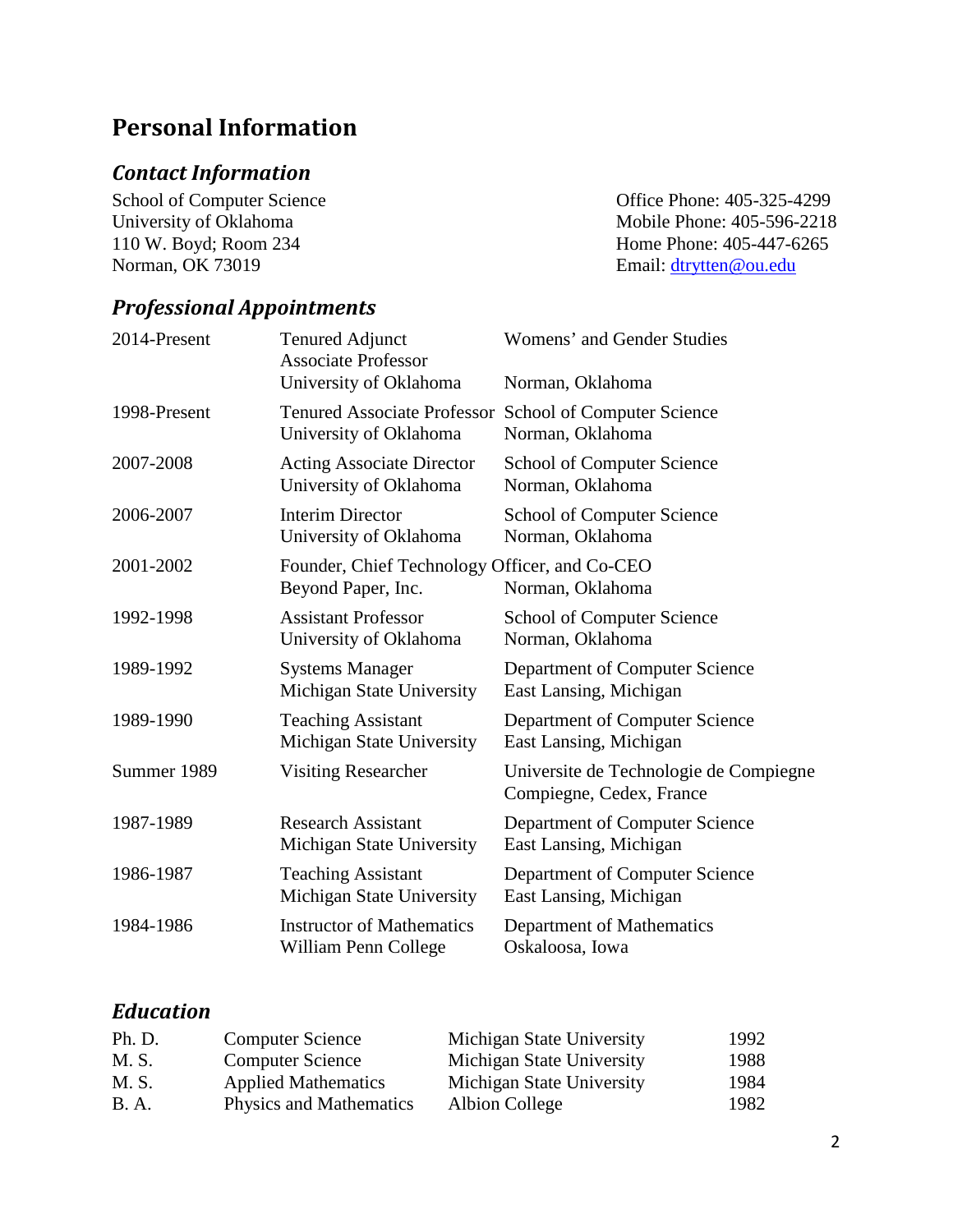## <span id="page-2-0"></span>*Honors and Awards*

President's Associates Presidential Professorship, 2015.

William Elgin Wickenden Award, American Society for Engineering Education, 2012.

University of Oklahoma Regents Award for Superior Teaching, 2011.

Teaching Scholars Award, College of Engineering 2010.

OU Foundation Excellence in Teaching Award, 2009.

College of Engineering Outstanding Faculty Academic Advisor Award, 2006.

Member, Oklahoma State Science and Engineering Fair Hall of Fame, 2004.

Educators Leadership Academy/Outstanding Professors Academy, 2003-2004.

Paper identified as one of ten best at Frontiers in Education, 1999.

Award with Oklahoma State Department of Health Team for best use of data to improve public health, for work done on OSIIS database from Every Child by Two Immunization Registry.

Distinguished Lectureship in Engineering, University of Oklahoma, 1996.

Provost's Award for Outstanding Academic Advising, University of Oklahoma,1996.

Outstanding Senior Mathematics Major, Albion College, 1982.

Albion Fellow (3 consecutive semesters with GPA above 3.75), 1981.

#### <span id="page-2-1"></span>*Consulting Activities*

| <b>Expert Witness</b>  | Fall 2000-2010        |                                                       |
|------------------------|-----------------------|-------------------------------------------------------|
| Image processing       | Summer 1996-1998      | Pave Tech Inc.<br>Norman, Oklahoma                    |
| Color image processing | Summer 1995-Fall 1995 | <b>BancTec Corporation</b><br>Oklahoma City, Oklahoma |
| Clustering algorithms  | Summer 1993           | <b>United States Army</b><br>Fort Sill, Oklahoma      |
| Image processing       | Summer 1987           | Department of Pathology<br>Michigan State University  |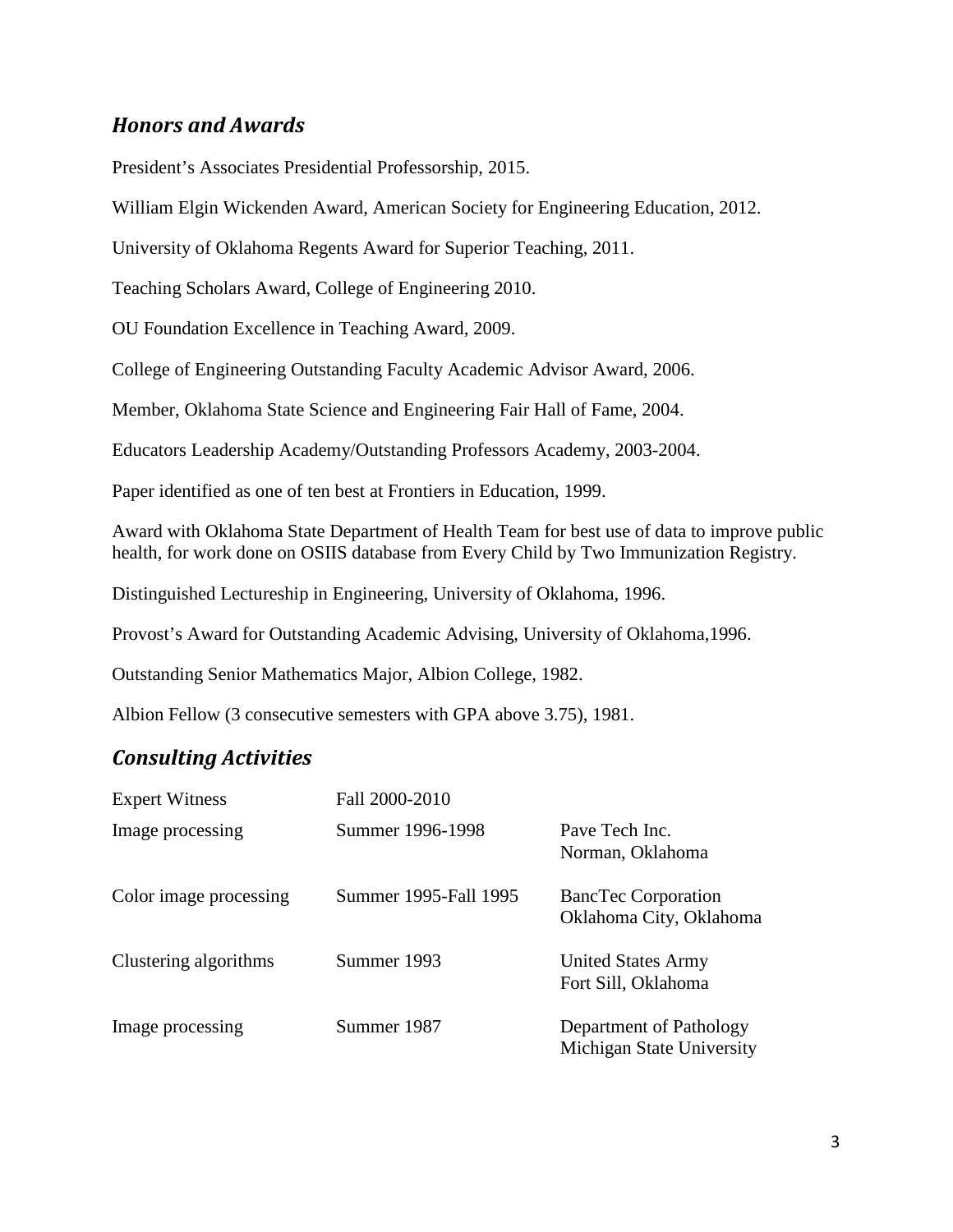# <span id="page-3-0"></span>**Research Activities**

## <span id="page-3-1"></span>*External Grants and Contracts Received*

*The Privilege of Student, Experiential Learning, Engineering Competition Teams (SELECT*), National Science Foundation, 9/15/11-9/14/15, Susan Walden, Cynthia Foor, Deborah Trytten and Randa Shehab, \$1,497,843.

*K20 GEAR UP for the PROMISE (Promoting Readiness through Opportunities that Motivate and Increase Student Expectations)*, U.S. Department of Education, 9/26/11-9/25/18, Scott Wilson, Deborah Trytten, Gregg Garn, Linda Atkinson, Leslie Williams, \$26,700,000.

*K20 Pathways to SUCCESS (Sowing University and College Connections Early in Student's Studies) (Gear-Up)*, U.S. Department of Education, 7/15/2008-7/14/2015.Scott Wilson, Deborah Trytten, Jean Cate, Tim Laubach, Linda Atkinson, \$16,700,000.

*Interagency Agreement for Application Development Between the Office of Juvenile Affairs and the University of Oklahoma: 2008,* Office of Juvenile Affairs, 7/1/2007-6/30-2008, Deborah Trytten, Le Gruenwald, \$31,999.00.

*Interagency Agreement for Application Development Between the Office of Juvenile Affairs and the University of Oklahoma: 2007,* Office of Juvenile Affairs, 7/1/2006-6/30/2007, Deborah A. Trytten, Le Gruenwald, \$61,867.00*.*

*Engineering in Practice for a Sustainable Future,* National Science Foundation, GK-12, 05/01/06-04/30/11, PI Mark Nanny, Co-PIs Mary John O'Hair, Susan Walden, Leslie Williams, and Deborah Trytten, \$2,000,000. (Supplement of \$98,865 funded Spring 2008).

*Interagency Agreement for Application Development 2006,* Office of Juvenile Affairs, 7/1/2005- 6/30/2006, Deborah Trytten, Le Gruenwald, \$61,910.16.

*STEM: Portraying Success Among URM Engineering Majors Sponsored by the Division of Undergraduate Education,* National Science Foundation, CCLI – STEM Program (0431642), January 2005 to December 2008, Principal Investigator, Teri Jo Murphy, Co-Principal Investigator: Teri Reed Rhoads, Jeanette Davidson, Susan Walden, Randa Shehab, and Deborah Trytten \$1,460,431. (Supplement of \$272,448.00 funded Spring 2008).

*K-20 Networks of Emerging Technology (NET): Math and Literacy Lesson Studies*, 10/01/05 - 9/30/08, *U.S. Department of Education,* PI *Mary John O'Hair, Co-PIs Randy Averso, Linda Atkinson, Jean Cate, Deborah Trytten, \$3,595,372.*

*Why Does It Work? A Study of Successful Gender Equity in Industrial Engineering at the University of Oklahoma,* National Science Foundation, Program for Gender Equity, 01/01/03- 12/31/05, T. J. Murphy, Betty Harris, Teri Reed Rhoads, Randa Shehab, and Deborah Trytten, \$899,562*.*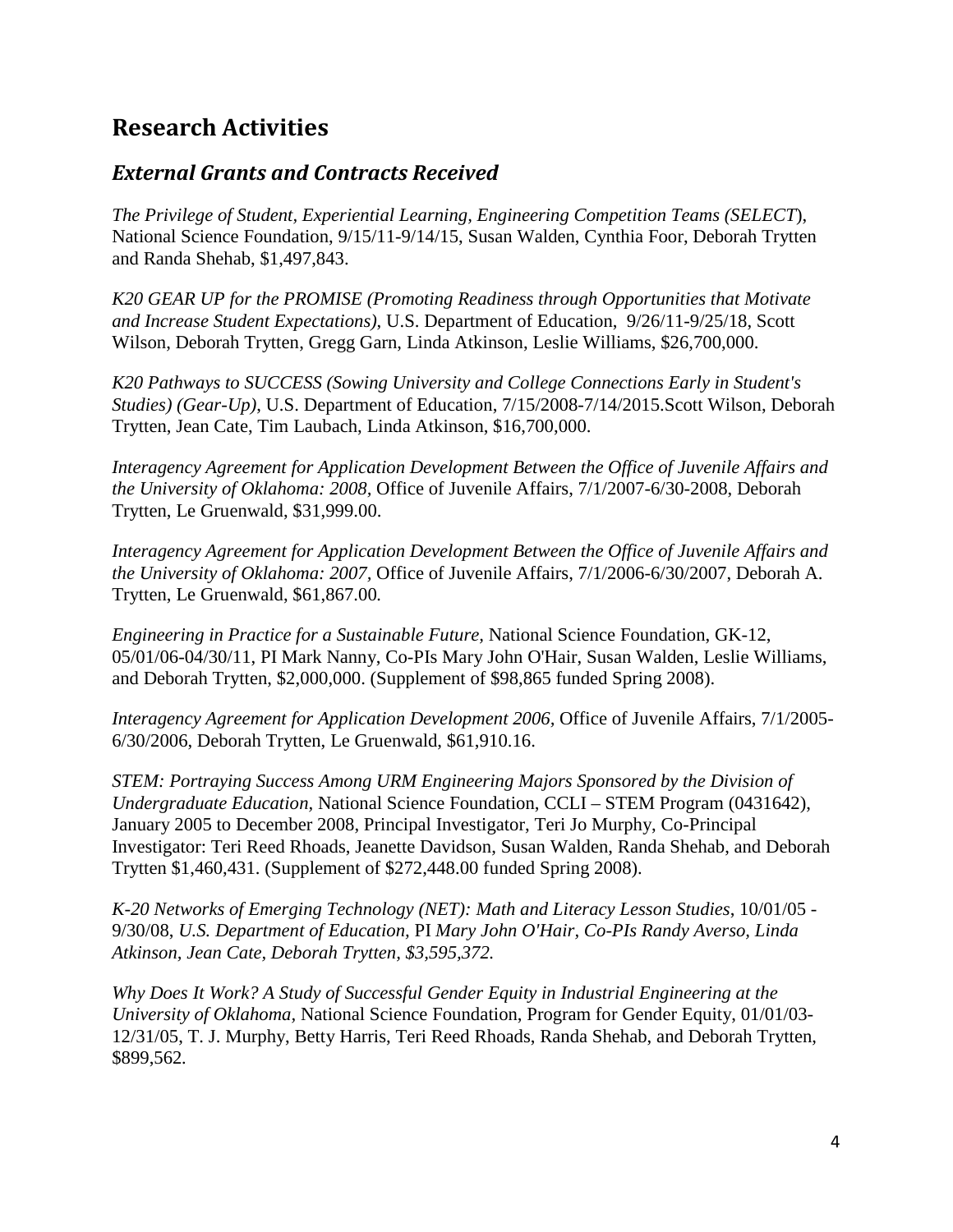*OSIIS Maintenance and Training,* Oklahoma State Department of Health, 01/01/2005- 12/31/2005, Deborah A. Trytten, Le Gruenwald, \$134,681.

*Interagency Agreement for Application Development 2005,* Office of Juvenile Affairs, 7/1/2004- 6/30/2005, Deborah Trytten, Le Gruenwald, \$52,501.05.

*OSIIS Maintenance and Training 2004,* Oklahoma State Department of Health , 01/01/2004- 12/31/2004, Deborah A. Trytten, Le Gruenwald, \$141,284.

*Interagency Agreement for Application Development,* Office of Juvenile Affairs, 7/1/2003- 6/30/2004, Deborah Trytten, Le Gruenwald, \$51,006.

*OSIIS Development FY03,* Oklahoma State Department of Health, 01/01/2003-12/31/2003, Deborah A. Trytten, Le Gruenwald, \$141,284.

*Application Development 2000*, Office of Juvenile Affairs, 7/1/2002-6/30/2003, Deborah Trytten, Le Gruenwald, \$51,006.00.

*OSIIS Development and Expansion Project 2002,* Oklahoma State Department of Health, 01/01/2002-12/31/2002, Deborah A. Trytten, Le Gruenwald, \$135,722.

*Pipeline Safety Education,* Koch Industries, 01/01/2001-12/31/2001, Deborah Trytten, Jeffrey Harwell, and Teri Reed Rhoads, \$1,000,000.

*Application Development*, Office of Juvenile Affairs, 7/1/2001-6/30/2002, Deborah Trytten, Le Gruenwald, \$53,191.56.

*OSIIS Development and Expansion Project,* Oklahoma State Department of Health, 01/01/2001- 12/31/2001, Deborah A. Trytten, Le Gruenwald, \$122,044.

*Instructional Services for Spring 2001,* University of Science and Arts of Oklahoma, 2001, Deborah Trytten, \$8,480.

*An Agreement on Application Development between the Office of Juvenile Affairs and the Board of Regents of University of Oklahoma,* Office of Juvenile Affairs, 1/1/2000-12/31/2000, Deborah Trytten, Le Gruenwald, \$76,635.36.

*OSIIS Database Project*, Oklahoma State Department of Health, 01/01/2000-12/31/2000, Deborah A. Trytten, Le Gruenwald, \$55,000.

*OSIIS Software/Database Management*, Oklahoma State Department of Health, 01/01/2000- 12/31/2000, Deborah A. Trytten, Le Gruenwald, \$112,362.

*Application Development for Environmental Complaints and Various Services Divisions*, Oklahoma Department of Environmental Quality, 2000, Deborah Trytten, Le Gruenwald, \$177,779.28.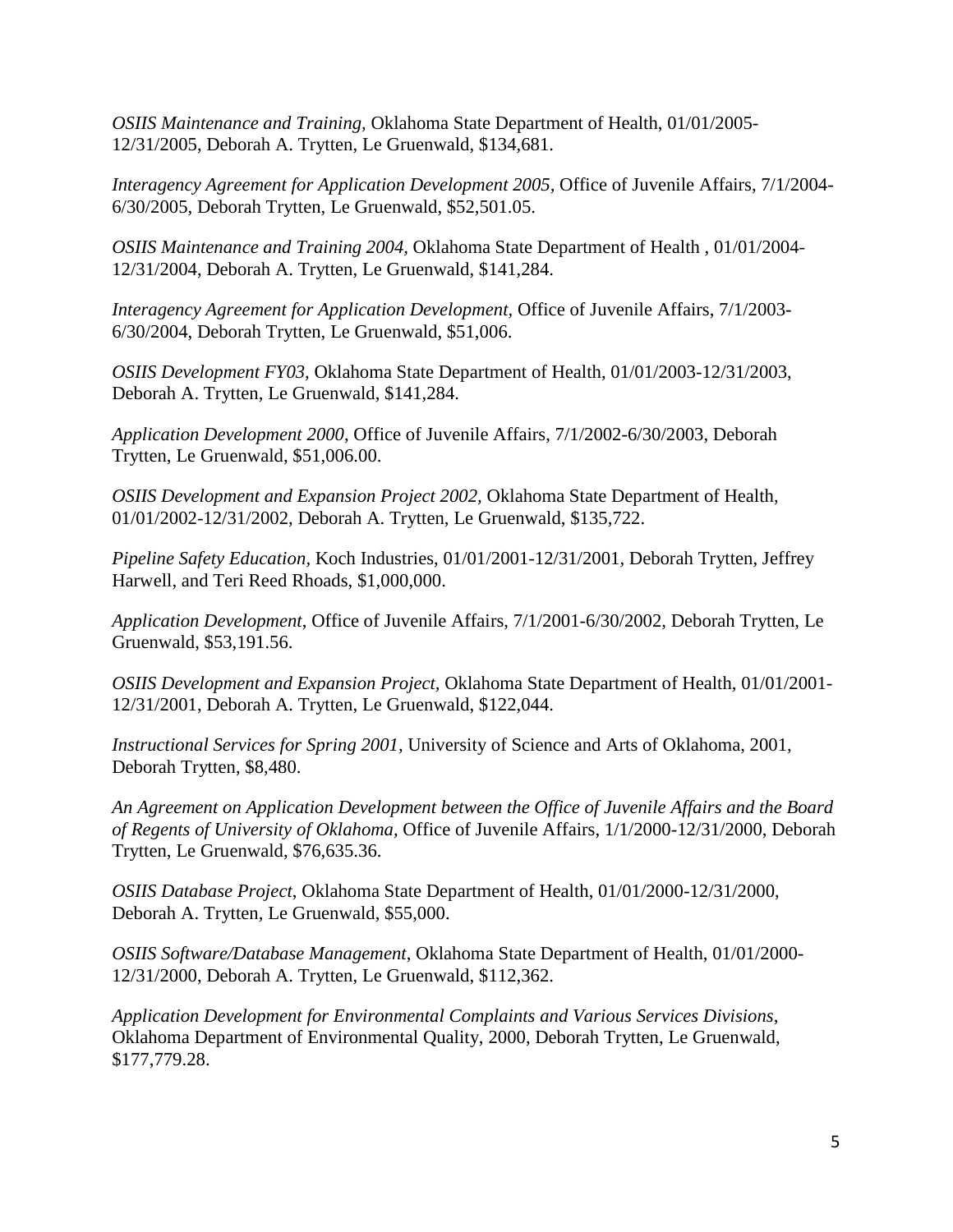*Application Development for Environmental Complaints and Local Services Division, Waste Management Division, Water Quality Division and Air Quality Division, Oklahoma Department* of Environmental Quality, 2000, Deborah Trytten, Le Gruenwald *\$18,148.*

*OSIIS Software/Database Development and Improvement 1999, Oklahoma State Department of* Health, 01/01/1999-12/31/1999, Deborah A. Trytten, Le Gruenwald, \$165,000.

*OSIIS Development and Expansion Project 1999,* Oklahoma State Department of Health, 01/01/1999-12/31/1999, Deborah A. Trytten, Le Gruenwald, \$94,826.

*Database Design and Implementation,* Baker Hughes Elasto Systems, 2000, Deborah Trytten, \$3,4722.56.

*Halliburton Internship Agreement*, Halliburton, 2000, Deborah Trytten, \$9,257.

*EUpgrade System Support,* EUpgrade.com, 2000, Deborah Trytten, \$15,813.*Application Development for Environmental Complaints and Local Services Division, Waste Management Division, Water Quality Division and Air Quality Division AY 2000,* Oklahoma Department of Environmental Quality, 1999, Deborah Trytten, Le Gruenwald, \$15,543.

*Application Development for Environment Complaints and Local Services Division,* Oklahoma Department of Environmental Quality, 1999, Deborah Trytten, Le Gruenwald \$91,795.

*Continued Support for Application Development for the Waste Management Division*, Oklahoma Department of Environmental Quality, 1999, Deborah Trytten, Le Gruenwald \$8,974.

*Continuation of Application Development for Environmental Complaints and Local Services Division,* Oklahoma Department of Environmental Quality, 1999, Deborah Trytten, Le Gruenwald \$8.316.

*Environmental Complaints and Local Services/Water Quality Division*, Oklahoma Department of Environmental Quality, 1999, Deborah Trytten, Le Gruenwald \$48,889.

*Application Database Design Summer/Fall 98*, Oklahoma Department of Environmental Quality, 1998, Deborah Trytten, Le Gruenwald \$31,728.

*Application Database Design Summer/Fall 1998,* Oklahoma Department of Environmental Quality, 1998, Deborah Trytten, Le Gruenwald \$54,719.

*Client Server System Development for WDQ and ECLS 98-99,* Oklahoma Department of Environmental Quality, 1998, Deborah Trytten, Le Gruenwald \$38,236.

*Development and Improvement of the OSIIS 1998*, Oklahoma State Department of Health, 01/01/1998-12/31/1998, Deborah A. Trytten, Le Gruenwald, \$165,000.

*Student Support, Spring 1998*, American Racing Pigeon Union, 1998, Deborah Trytten \$7,897.14.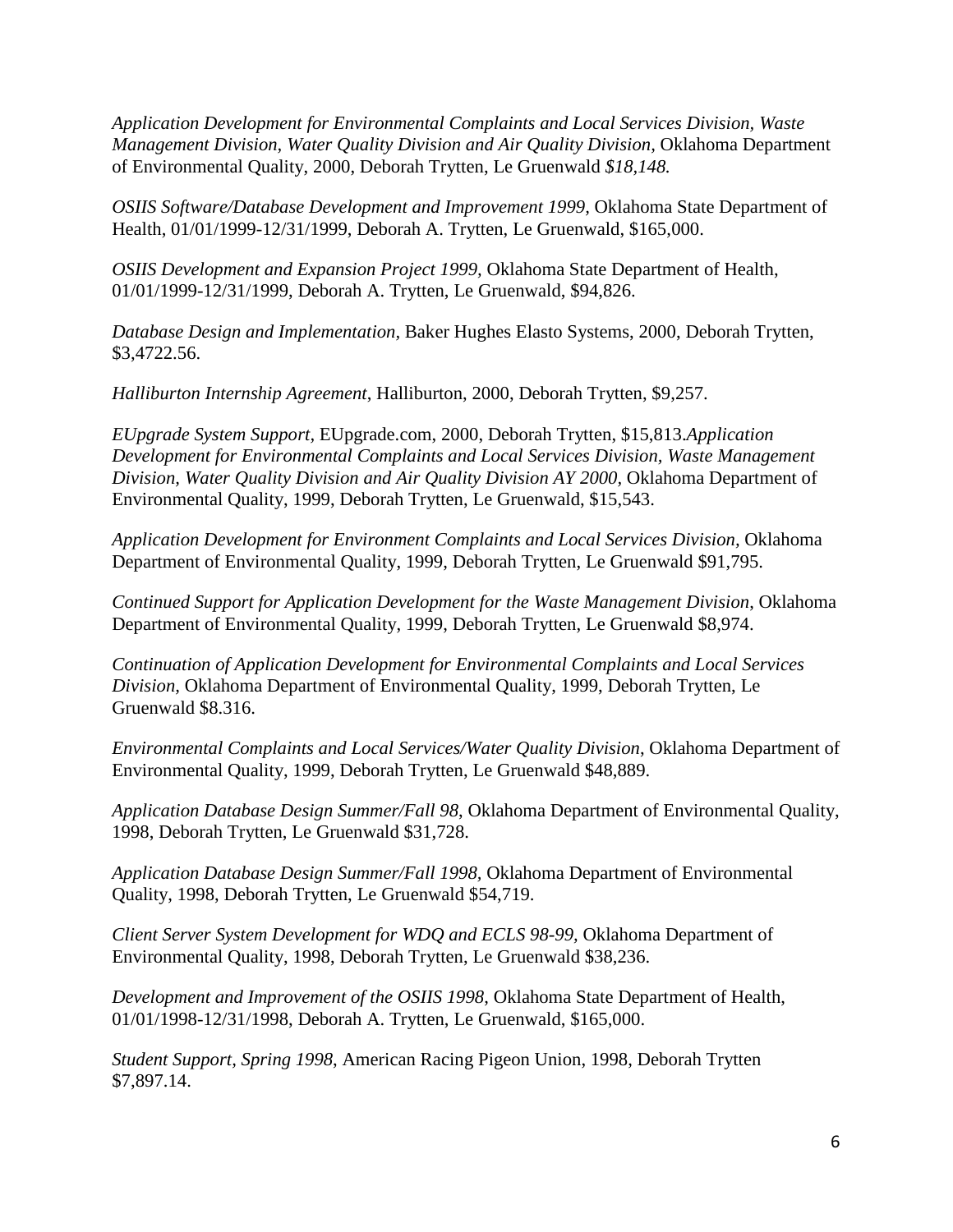*Image Processing Testing Student Support Spring 98*, Pave Tech, Inc., 1998, Deborah Trytten, John Cheung, \$10,069.30.

*OSIIS Development and Expansion Project 1998,* Oklahoma State Department of Health, 01/01/1998-12/31/1998, Deborah A. Trytten, Le Gruenwald, \$112,362.

*OSIIS Installation and Training Project*, Oklahoma State Department of Health, 01/01/1997- 12/31/1997, Deborah A. Trytten, Le Gruenwald, \$88,267.

*ODEQ Client Server Database, October-November 1997*, Oklahoma Department of Environmental Quality, 1997, Deborah Trytten, Le Gruenwald, \$3,465.

*Application Database Design*, Oklahoma Department of Environmental Quality, 1997, Deborah Trytten, Le Gruenwald, \$35,627.89.

*Database Development for Summer 1997-Spring 1998*, Oklahoma Department of Environmental Quality, 1997, Deborah Trytten, Le Gruenwald \$72,282.

*OSIIS Software/Database Maintenance and Development*, Oklahoma State Department of Health, 01/01/1997-12/31/1997, Deborah A. Trytten, Le Gruenwald, \$52,723.26.

*Client Server Database Design and Application Development--FY 1998*, Oklahoma Department of Environmental Quality, 1997, Deborah Trytten, Le Gruenwald \$50,000.

*Application Development for Environmental Complaints and Waste Management Division,* Oklahoma Department of Environmental Quality, 1997, Deborah Trytten, Le Gruenwald \$32,732.63.

*Testing WEB-Based Educational Materials*, Knowledge Transfer Systems, 1997, Deborah Trytten, \$25,242, 1997.

*Test Known Image Processing Algorithms Fall 1997*, Pave Tech, Inc, 1997, Deborah Trytten, John Cheung, \$20,619.

*Testing Known Image Processing Algorithms Summer 1997*, Pave Tech, Inc, 1997, Deborah Trytten, John Cheung, \$19,307.

*Web-Based Educational Materials*, Knowledge Transfer Systems, 1997, Deborah Trytten, \$8,866.

*Student Support-Software Development*, American Racing Pigeon Union, 1997, Deborah Trytten, \$6,799.21.

*Color Processing, JPEG Tuning, and Wavelet Compression*, BancTec Corporation, 1996, John Cheung, Deborah Trytten, \$14,868, 1996.

*Application Development for Waste Management Division*, Oklahoma Department of Environmental Quality, 1996, Deborah Trytten, Le Gruenwald \$81,000.87.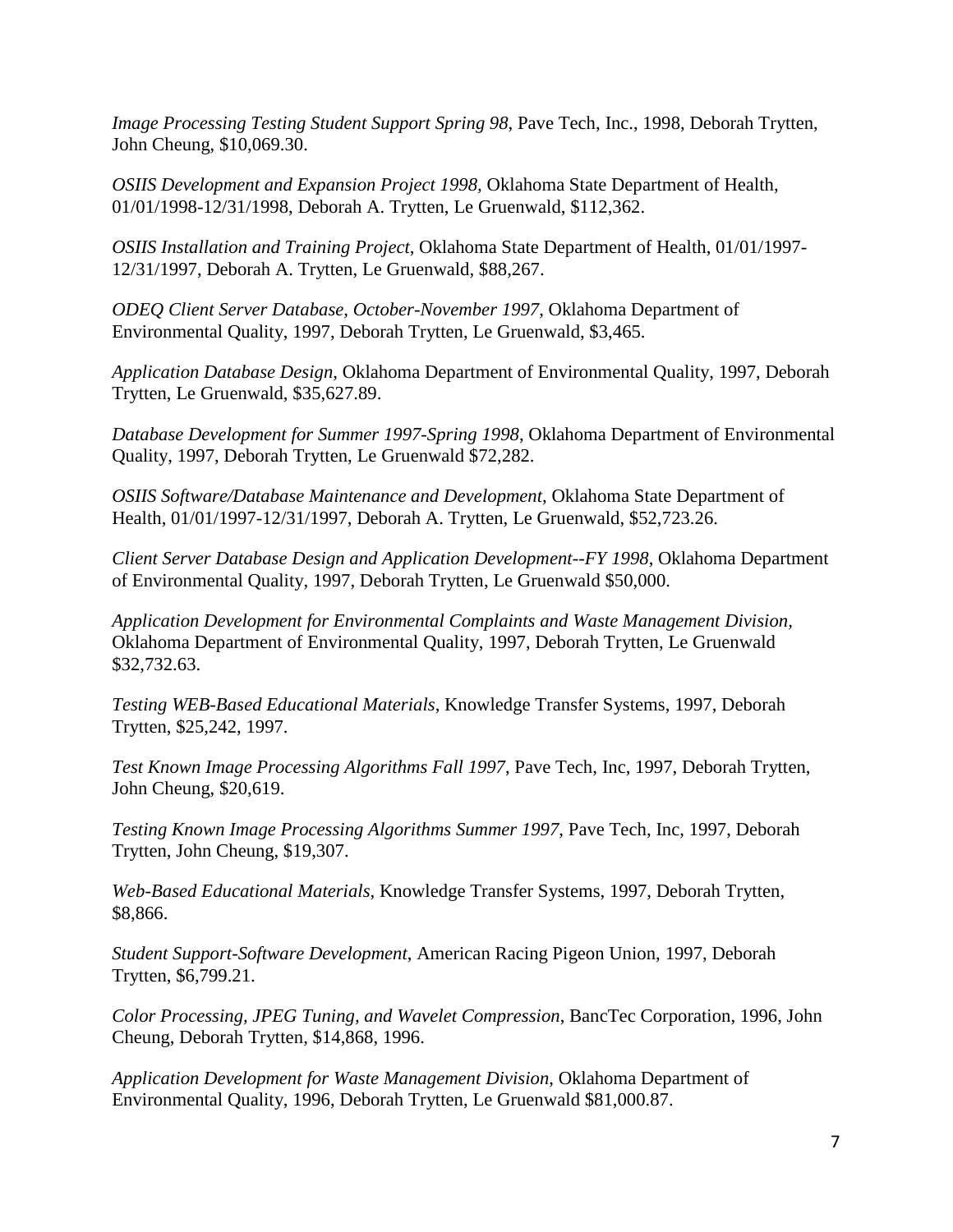*Testing Known Image Processing Algorithms-Pave Tech*, Pave Tech, Inc, 1996, Deborah Trytten, John Cheung, \$19,844.

*Testing Known Image Processing Algorithms-Part II*, Pave Tech, Inc, 1996, Deborah Trytten, John Cheung, \$6,940.

*Testing Known Image Processing Algorithms*, Pave Tech, Inc, 1996, Deborah Trytten, John Cheung, \$13,486.

*Software Design for Client Server Financial Management System*, Oklahoma Department of Environmental Quality, 1996, Deborah Trytten, Le Gruenwald \$50,000.

*An Agreement on Application Development for Waste Management Division*, Oklahoma Department of Environmental Quality, 1996, Deborah Trytten, Le Gruenwald \$30,020.40.

*Software Design for Client Server System*, Oklahoma Department of Environmental Quality, 1996, Deborah Trytten, Le Gruenwald \$31,761.22.

*Development of Application to Aid Inspectors/Management in the Inspection and Enforcement Process,* Oklahoma Department of Environmental Quality, 1995, Deborah Trytten, Le Gruenwald \$28,212.03.

#### <span id="page-7-0"></span>*Internal funding from the University of Oklahoma*

*The Development and Implementation of Adaptable Learning Tools*, Dean of the College of Engineering, 2001-2003, Teri Reed Rhoads, Randa Shehab, Deborah Trytten, Mary Court, \$231,000.

*Technology to Provide Interactive Remote Collaboration* , Technology for Learning Improvement, Provost of the University of Oklahoma, Summer 1996, Le Gruenwald, Deborah Trytten, John Canning \$17,550.

*Expanding the General Purpose Educational Laboratory of the School of Computer Science* Instructional Improvement Award from the Provost of the University of Oklahoma, Fall 1994, Deborah Trytten, Le Gruenwald, \$11,400.

## <span id="page-7-1"></span>*Journal Articles*

Valerie Barr and Deborah Trytten, Using Turing's Craft CodeLab to Support CS1 Students as They Learn to Program, *ACM Inroads, June 2016, 7(2), pages 67-75.*

Deborah Trytten, Cindy E. Foor, Teri J. Murphy, Randa L. Shehab, Susan E. Walden, and Rui Pan, Unseen Differences: Students' Complex Individual Identities Require Engineering Educators to Enter Unfamiliar Territory, *ASEE Prism*, November 2014.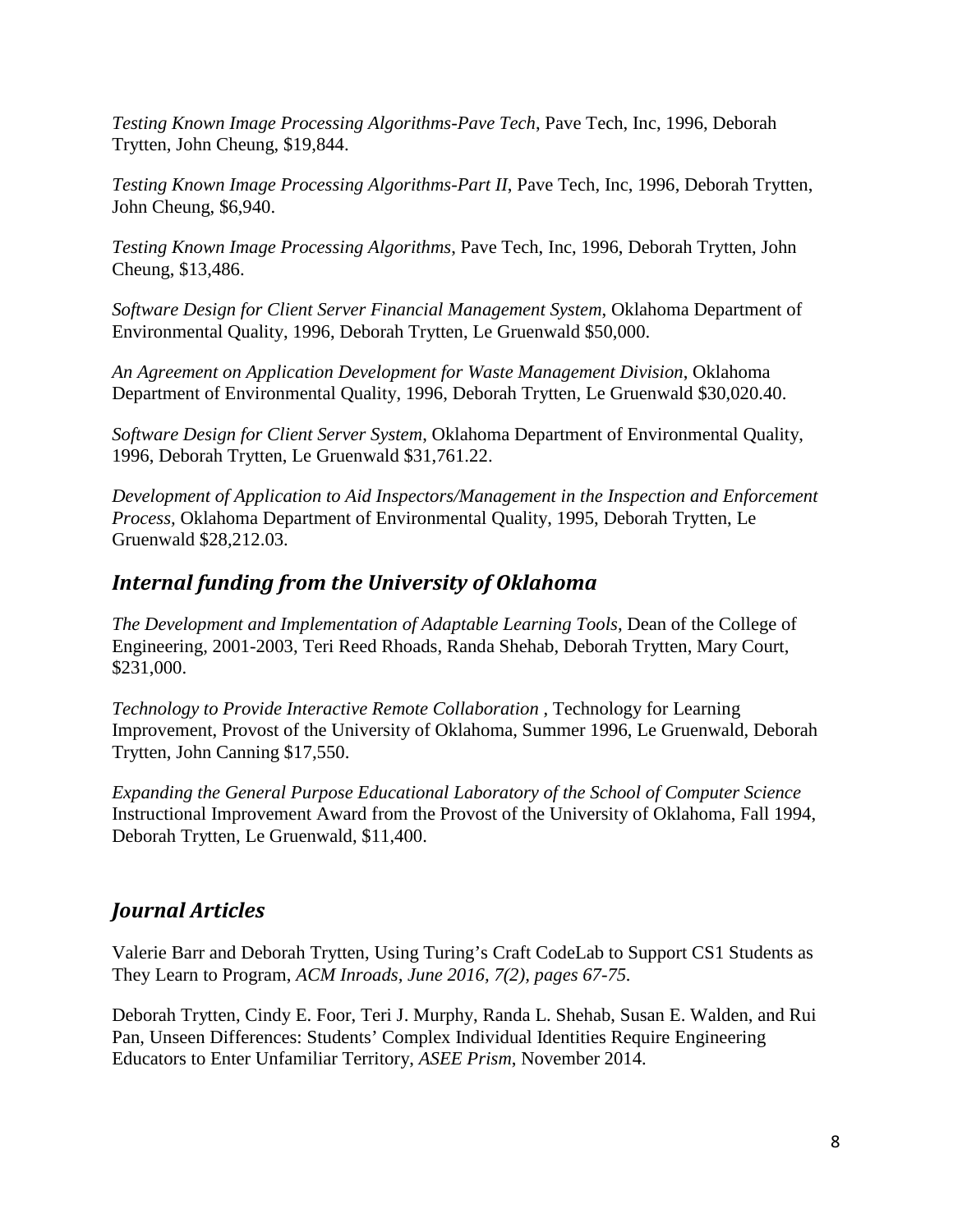Deborah Trytten, Anna Wong Lowe and Susan Walden, A 'Model' Minority: Like other groups, Asian-Americans endure stressful stereotypes, *ASEE Prism*, October 2012.

Deborah Trytten, Anna Wong Lowe, and Susan Walden, "Asians are good at math. What an awful stereotype:" The Model Minority Stereotype's Impact on Asian and Asian American Engineering Students, *Journal of Engineering Education*, 101(3) July 2012, pp 439-468. William Elgin Wickendon Award winner for best paper in journal in 2012.

Jason Martin, Krista Hands, Stephen Lancaster, Deborah Trytten and Teri Murphy, 'Hard, but not too hard': Challenging Courses and Engineering Students, *College Teaching*, 56(2), Spring 2008, pp 107-113.

T.J. Murphy, Randa L. Shehab, Teri Reed-Rhoads, Cindy E. Foor, Betty J. Harris, Deborah A. Trytten, Susan E. Walden, Mary Besterfield-Sacre, M.Susan Hallbeck, William C. Moor Achieving Parity of the Sexes at the Undergraduate Level: A Study of Success, *Journal of Engineering Education***,** 96(3), July 2007, pp 241-252.

Cynthia Foor, Susan Walden, and Deborah Trytten, "I wish that I belonged more in this whole engineering group:" Achieving Individual Diversity, *Journal of Engineering Education*, April 2007, pp 103-115.

Deborah Trytten, Progressing from Small Group Work to Cooperative Learning: A Case Study from Computer Science, *Journal of Engineering Education,* 90(1), January 2001, pp 85-92.

Deborah Trytten and Mihran Tuceryan, Extraction of Labeled Line Drawings in Intensity Images by Integration of Cooperative Vision Modules, *Pattern Recognition*, 28(2), 1995, pp 171-198.

#### <span id="page-8-0"></span>*Conference Proceedings and Presentations*

Rui Pan, Randa Shehab, Deborah Trytten, Cindy Foor, Susan Walden, Barriers to Broadening Participation in Engineering Competition Teams, *2016 ASEE Annual Conference and Exposition*, New Orleans, Louisiana, USA: American Society for Engineering Education, June 2016.

Rui Pan, Randa Shehab, Deborah Trytten, Cindy Foor, Susan Walden, Advisor Perspectives on Diversity in Student Design Competition Teams, *2016 ASEE Annual Conference and Exposition*, New Orleans, Louisiana, USA: American Society for Engineering Education, June 2016.

Deborah Trytten, Rui Pan, Cindy Foor, Randa Shehab, Susan Walden, Inclusion or Exclusion? The Impact of the Intersection of Team Culture, Student Identity, and Pathway on Team Diversity, *2015 ASEE Annual Conference and Exposition*, Seattle, Washington: American Society for Engineering Education, June 2015.

Rui Pan, Randa Shehab, Cindy Foor, Deborah Trytten, Susan Walden, Building Diversity in Engineering Competition Teams by Modeling Industry Best-Practice, *2015 ASEE Annual*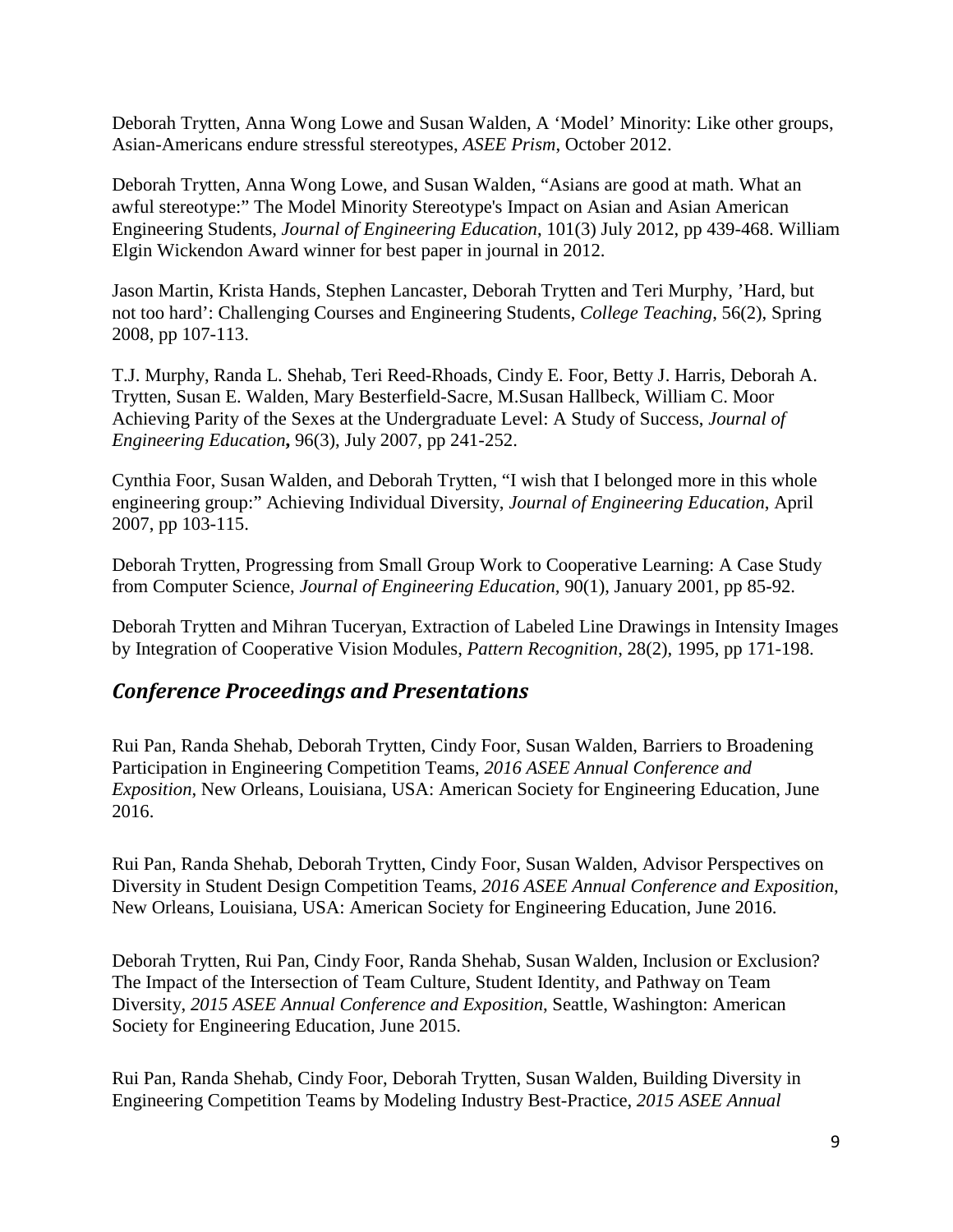*Conference and Exposition*, Seattle, Washington: American Society for Engineering Education, June 2015.

Susan Walden, Rui Pan, Cindy Foor, Randa Shehab, Deborah Trytten, Leadership, Management and Diversity: Missed Opportunities within Student Design Competition Teams, *2015 ASEE Annual conference and Exposition*, Seattle, Washington: American Society for Engineering Education, June 2015.

Deborah Trytten, Cooperative Learning in Computer Science, Computer Science Tapestry Workshop presentation at Irvine, California, August 2014. (presentation only)

Cindy Foor, Susan Walden, Randa Shehab, and Deborah Trytten, "We weren't intentionally excluding them... just old habits:" Women, (lack of) interest and an engineering student competition team, *Proceedings of the 2013 Frontiers in Education Conference*, Oklahoma City, Oklahoma, October 2013, pp 349-355.

Amy McGovern and Deborah Trytten, Making In-Class Competitions Desirable for Marginalized Groups, *Proceedings of the 2013 Frontiers in Education Conference*, Oklahoma City, Oklahoma, October 2013, pp 704-706.

Cindy Foor, Susan Walden, Deborah Trytten, Randa Shehab, "You choose between Team A, good grades, and a girlfriend—you get to choose two!" How a culture of exclusion is constructed and maintained in an engineering design competition team, *American Society of Engineering Educational Annual Conference*, Atlanta, Georgia, June 2013.

Deborah A. Trytten, ECAT: An Electronic Data Analysis Tool for ABET Display Materials, *Proceedings of the 2010 Frontiers in Education Conference*, Arlington, Virginia, October 2010.

Cliff Fitzmorris, Deborah A. Trytten, and Randa Shehab, Work in Progress--Factors Affecting the Successful Completion of an Industrial Engineering Program by Students from Rural Communities, *Proceedings of the 2010 Frontiers in Education Conference*, Arlington, Virginia, October 2010.

Deborah Trytten, Game Development as Software Engineering, Cameron University CS Conference, Lawton, OK, April 2012 (presentation).

Deborah Trytten, Anna Wong Lowe, and Susan Walden, Racial Inequality Exists in Spite of Overrepresentation: The Case of Asian American Students in Engineering Education, *2009 ASEE Annual Conference and Exposition*, Austin, Texas, June 2009.

Sarah L. Marsh, Deborah Trytten, Teri Reed-Rhoads, and Teri J. Murphy Faculty-Student Interactions in Engineering: The Influence of Social Reproduction on Representation of the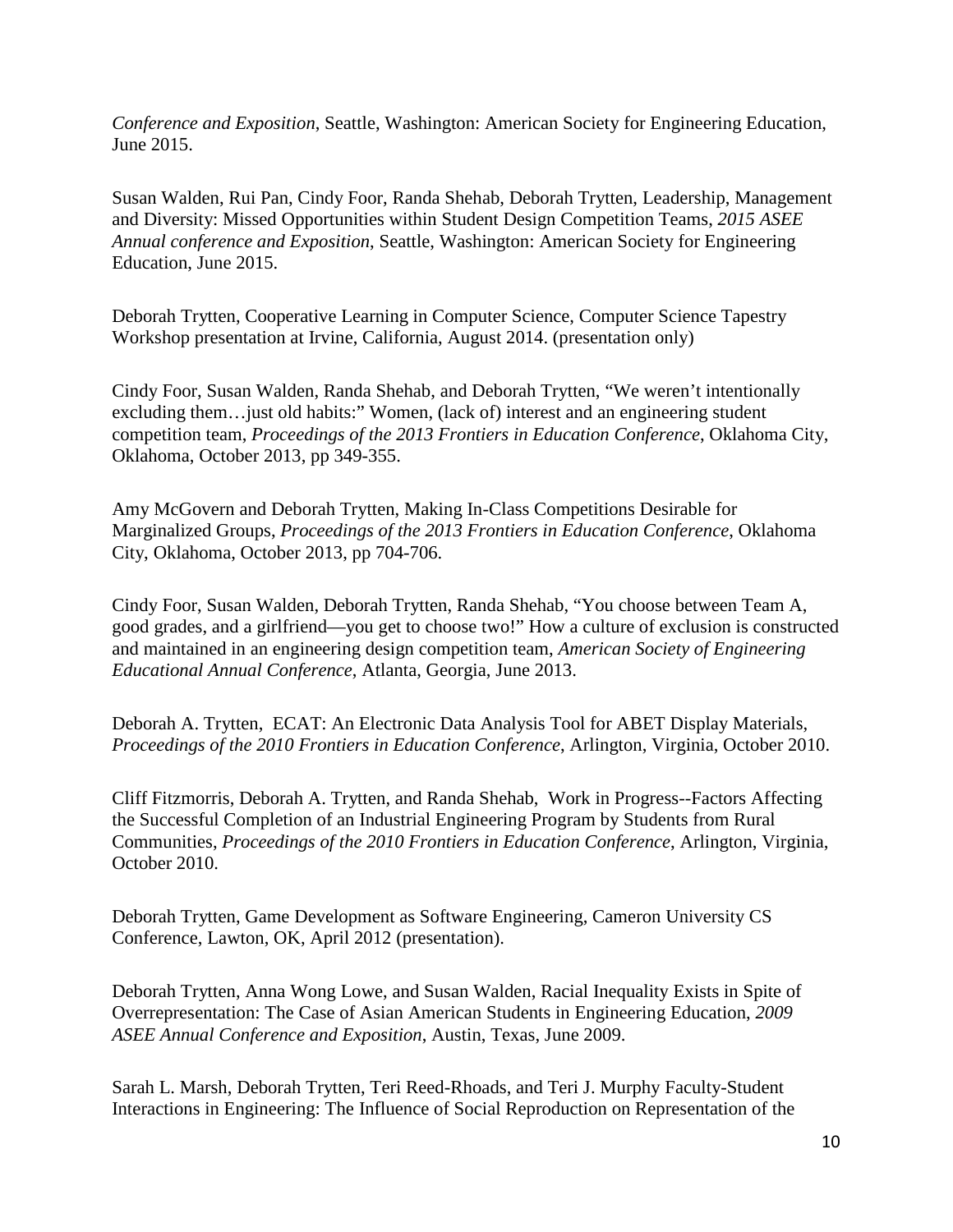Sexes, *Proceedings of the Second Research in Engineering Education Symposium*, Davos, Switzerland, July 2008.

Amy McGovern, Christopher Utz, Susan Walden, and Deborah Trytten, Learning the Structure of Retention Data using Bayesian Networks, *Proceedings of the 2008 Frontiers in Education Conference*, Saratoga Springs, New York, October 2008.

Deborah Trytten, Susan Walden, and Cindy Foor, Social Science Research in Engineering Education: Lessons Learned, *American Society of Engineering Education Annual Conference & Exposition*, Pittsburgh, PA, June 2008.

Bach Do, Yi Zhao, Deborah Trytten, and Anna Wong Lowe, "Getting an internship…I'm still trying to find that:" Asian American Student Experiences Obtaining Engineering Internships, *Proceedings of the Asia-Pacific Educational Research Association International Conference 2006,* Hong Kong, China, November 2006.

Teri Murphy, Randa Shehab, Teri Reed Rhoads, and Deborah Trytten, A Multi-Institutional Study of Student Perceptions of Industrial Engineering, *Proceedings of the 2006 Frontiers in Education Conference*, San Deigo, CA, October 2006.

Lindsey McClure, Tyler Combrink, Cindy Foor, Susan Walden, and Deborah Trytten, I Wish Someone Would Have Told Me: Undergraduate Engineering Students Offer Advice to Incoming Students, *Proceedings of the 2005 American Society for Engineering Education Annual Conference and Exhibition*, June 2005.

Deborah Trytten, Susan Walden, Teri Reed Rhoads,Industrial Engineering Student Perceptions of Computer Science, Computer Engineering and Electrical Engineering, *Proceedings of the 2005 Frontiers in Education Conference*, Indianapolis, IN, October 2005.

Teri Reed Rhoads, Teri Murphy, and Deborah Trytten, A Study of Gender Parity: Department Culture from the Students' Perspective, *Proceedings of the 2005 Frontiers in Education Conference*, Indianapolis, IN, October 2005.

Stephen Lancaster, Susan Walden, Deborah Trytten, and Teri Murphy,The Contribution of Office-Hours-Type Interactions to Female Student Satisfaction with the Educational Experience in Engineering, *Proceedings of the 2005 American Society for Engineering Education Annual Conference and Exhibition*, June 2005.

Deborah Trytten, Randa Shehab, Teri Reed Rhoads, M. Jayne Fleener, Betty J. Harris, Anne Reynolds, Susan E. Walden, Sandra Kay Moore-Furneaux, Elizabeth Kvach, Kim Warram and Teri Murphy, "Inviteful" Engineering: Student Perceptions of Industrial Engineering,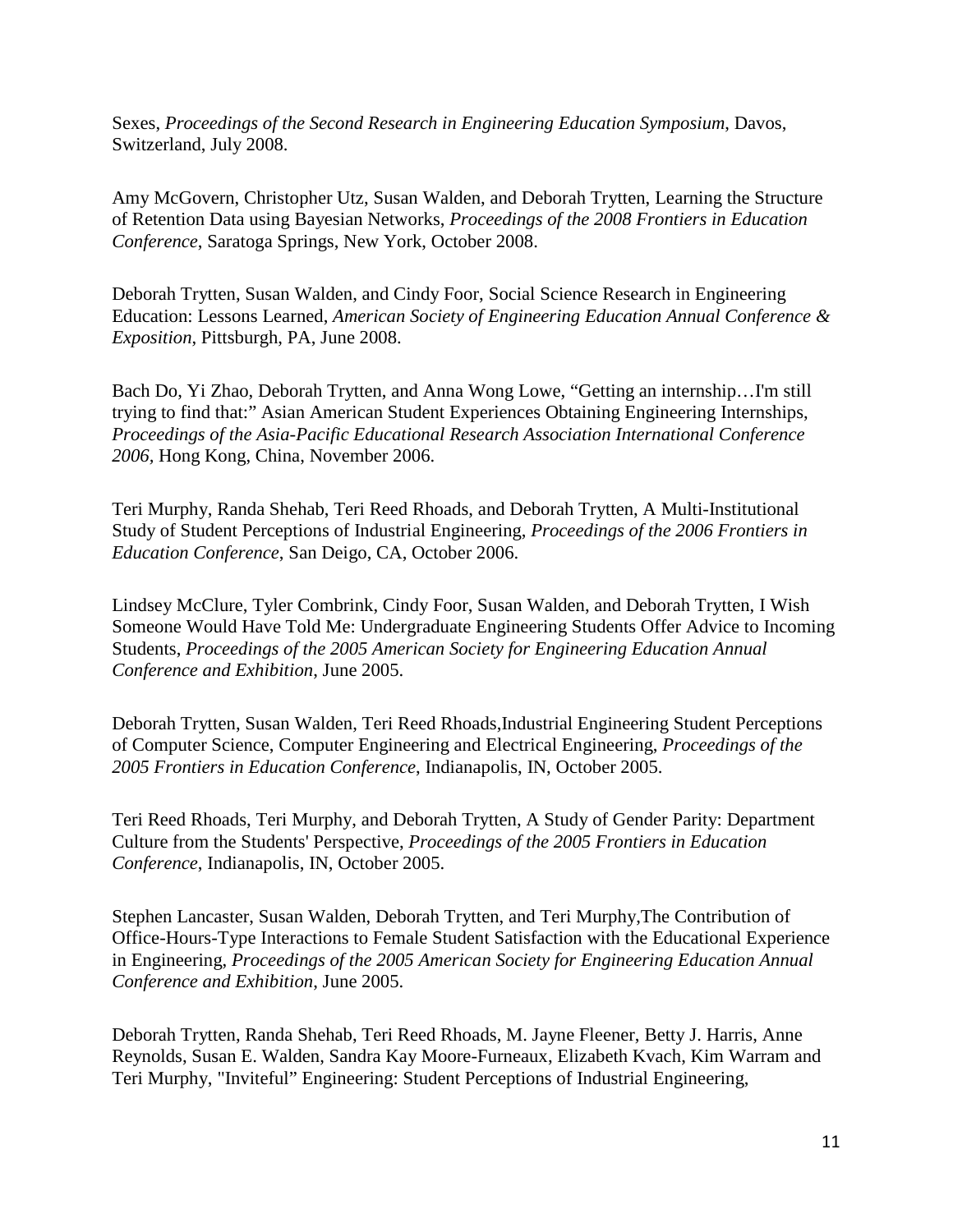*Proceedings of the 2004 American Society for Engineering Education Annual Conference and Exhibition*, Salt Lake City, UT, 2004.

Betty Harris, Susan Walden, Deborah Trytten, Randa Shehab, and Teri Murphy, Balancing on the Tightrope: Maintaining Gender Parity in a Successful Undergraduate Engineering Program, *Proceedings of the Women in Engineering Programs and Advocates Network/National Association of Minority Engineering Program Administrators , Inc. Conference*, 2005.

Deborah Trytten, A Design for Team Peer Code Review, *Proceedings of the 2005 SIGCSE Conference,* February 2005.

Deborah Trytten, Teri Reed Rhoads, and John Antonio, Designing an Outcomes Assessment Strategy for ABET CAC, *Proceedings of the Best Assessment Processes VII: A Working Symposium*, Rose-Hulman Institute of Technology, pp 43-51, April 2005.

Donna Shirley, Cathy Pierson, Deborah Trytten, Teri Reed Rhoads, and Mary Court, A Laptop College of Engineering at the University of Oklahoma, *Proceedings of the 2002 Frontiers in Education Conference,* November 2002.

Deborah Trytten, Progressing from Small Group Work to Cooperative Learning: A Case Study from Computer Science*, Proceedings of the 1999 Frontiers in Education Conference,* San Juan, Puerto Rico, November 1999*.* 

This paper was recognized as one of the ten best at the conference.

Bernard Carette, Deborah Trytten, and Anita Stramski, Detection of Symmetry in Large Neurochemical Images, *Proceedings of the Twenty-Ninth ASILOMAR Conference on Signals, Systems, and Computers,* Monterey, California, October 1995.

John Akin and Deborah Trytten, Visualization of Genetic Algorithms, *Proceedings of Artificial Neural Networks in Engineering '95,* November 1995.

Deborah Trytten and Mihran Tuceryan, Segmentation and Grouping of Object Boundaries Using Energy Minimization, *Proc. IEEE Computer Society Conference on Computer Vision and Pattern Recognition,* Mauii, Hawaii, December 1991.

John Y. Cheung, Deborah Trytten and Rueben Guerra, Data Modeling and Visualization, *Proceedings of the Mid-America Symposium on Emerging Computer Technologies*, September 1995.

Arun Ramasamy and Deborah Trytten, A Study of Non-Direct Virtual 3D Rotation and Translation Controllers *Proceedings of the Mid-America Symposium on Emerging Computer Technologies '95*, September 1995.

Deborah Trytten, Cluster Recognition Algorithms for Battlefield Simulation, *Proc. Mid-America Conference on Intelligent Systems,* October 1994.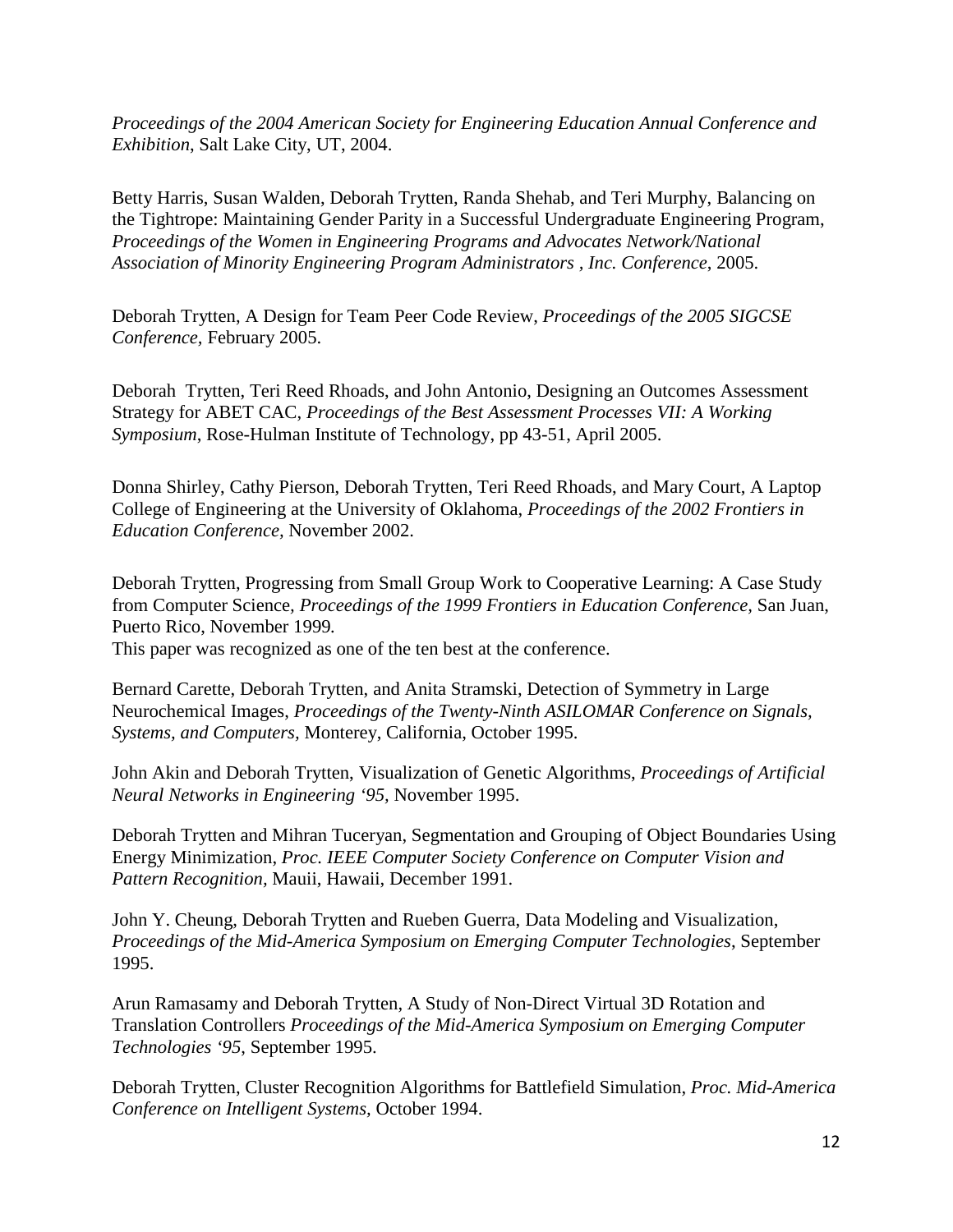Deborah Trytten, Image Stitching: An Algorithm with a Genetic Algorithm Implementation, *Proc. Seventh Oklahoma Symposium on Artificial Intelligence*, November 1993.

## <span id="page-12-0"></span>*Technical Reports*

Deborah Trytten, Cluster Recognition Algorithms for Battlefield Simulation, Technical Report, Army Research Laboratory, ARL-CR-288, January 1996.

Deborah Trytten, The Representation of Generalized Cylinders in Quadric Notation, Technical Report, Universite de Technologie de Compiegne, Compiegne, France 1989.

#### <span id="page-12-1"></span>*Case Studies*

Deborah Trytten, Information Storage on Computers, Thinking Critically with Mathematics: Tools, Ideas, and Applications, a case study in an electronic book by A. Magid and C. McKnight, work sponsored by NSF.

Deborah Trytten, How Computers Play Chess, Thinking Critically with Mathematics: Tools, Ideas, and Applications, a case study in an electronic book by A. Magid and C. McKnight, work sponsored by NSF.

#### <span id="page-12-2"></span>*Dissertation*

Deborah A. Trytten, *The Construction of Labeled Line Drawings from Intensity Images*, Ph.D. Dissertation, Michigan State University, 1992.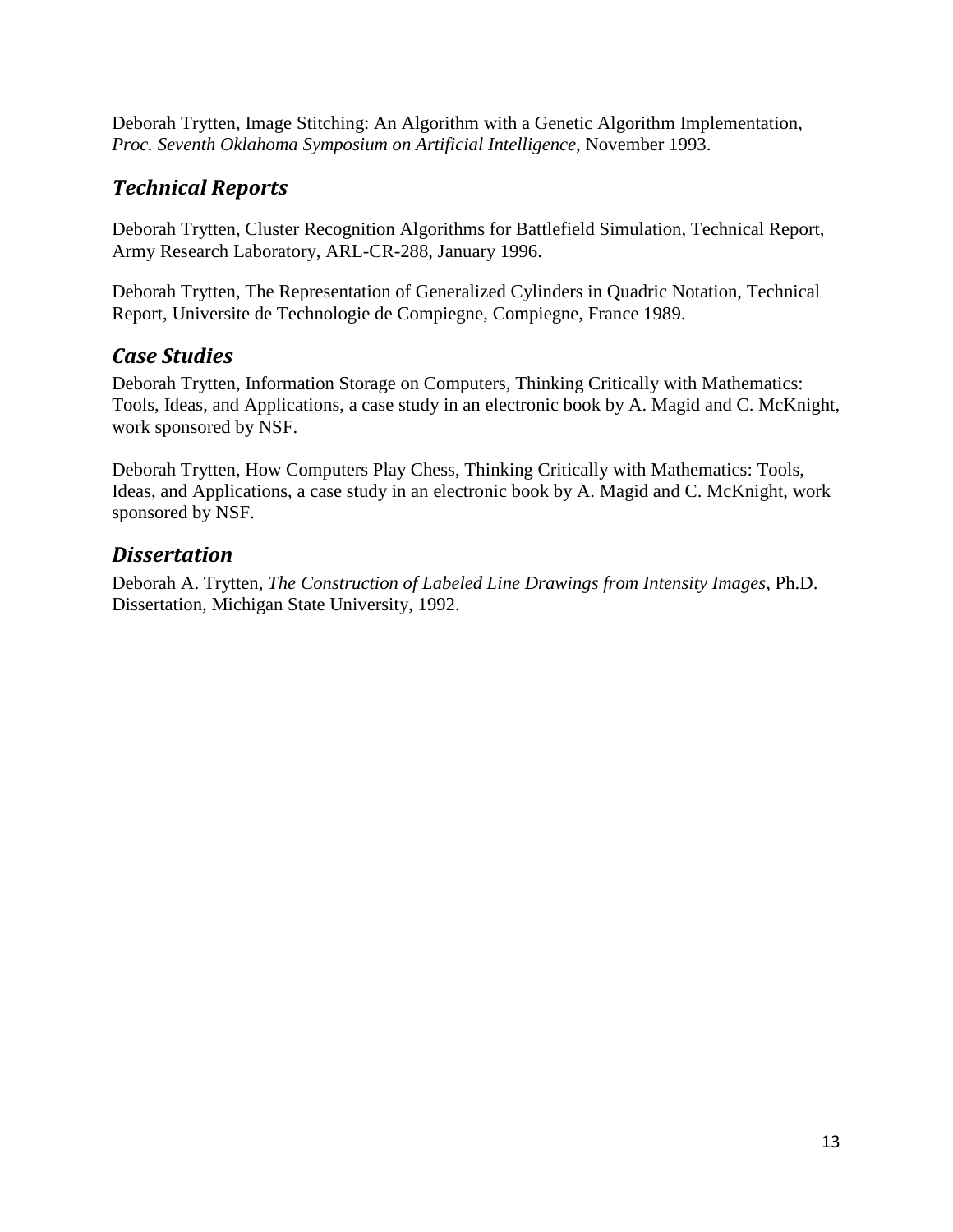# <span id="page-13-0"></span>**Educational Activities**

#### <span id="page-13-1"></span>*MS Thesis Supervision Completed*

Andrew Hulsizer, M.S. Computer Science, 2011 David Rice, M.S. Computer Science, May 2015

#### <span id="page-13-2"></span>*Honors Thesis Supervision Completed*

Jeremy Rand, B.S. Computer Science, 2015 Bach Do, B.S. Computer Science John Akin, B.S. Computer Science Cameron Kasmercik, B.S. Computer Science Charles Work, B.S. Computer Science

#### <span id="page-13-3"></span>*Students Currently Being Supervised*

<span id="page-13-4"></span>Cliff Fitsmorris, Ph.D General Engineering, Anticipated 2017

#### *Courses Developed and Taught*

ENGR 1411 Freshman Engineering Experience ENGR 1420 Freshmen Engineering Orientation II CS 1323 Introduction to Computer Programming Including Internet and Open versions of using OU's Janux platform CS 1333 (now CS 2334) Programming Structures and Abstractions CS 1813 Discrete Mathematics (also taught as CS 3813 and CS 2813 Discrete Structures) CS 2323 Assembly Language Programming CS 2413 Data Structures CS 3053 Graphical User Interfaces CS 3723 Numerical Methods for Engineering Computing CS 3980 Honors Research CS 4053/5053 Computer Graphics CS 4970 (now CS 4063) Computer Game Development CS 4970 Programming Competition CS 5063 Computer Vision ENGR 5123 Engineering Education Inquiry (to be offered in future) CS 5990 Independent Studies CS 6990 Independent Studies CS 5980 Research for Master's Thesis CS 3980 Honors Research CS 4910 Senior Reading/Research TCOM 5971 Computer Ethics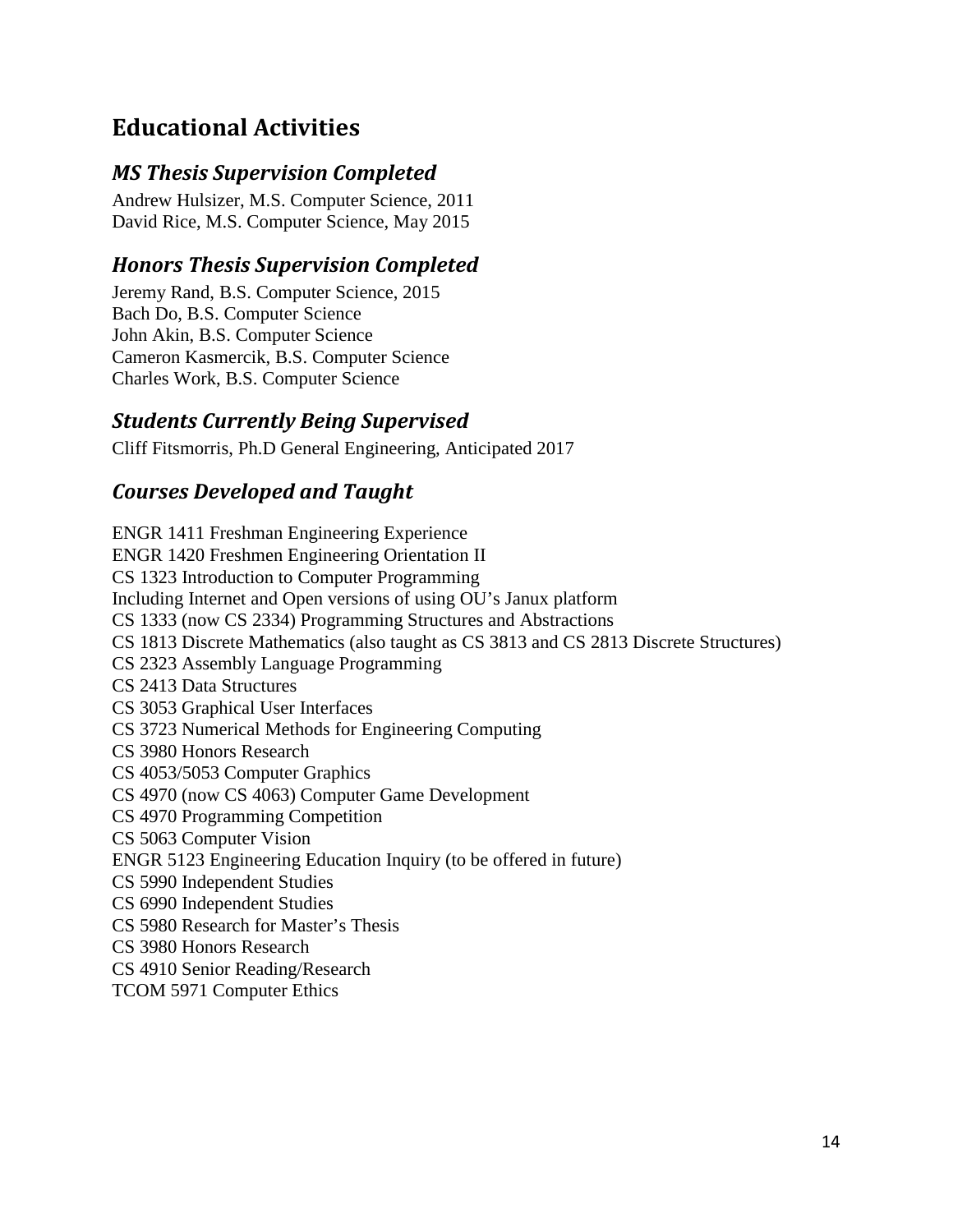# <span id="page-14-0"></span>**Service Activities**

### <span id="page-14-1"></span>*Conference Organization Activities*

| Steering Committee Member, Frontiers in Education                  | 2013-2019 |
|--------------------------------------------------------------------|-----------|
| Program Committee Member, Frontiers in Education                   | 2016-2017 |
| Grace Hopper Celebration of Computing, Faculty Committee Member    | 2014      |
| General Co-Chair, Frontiers in Education                           | 2013      |
| Women in Science (EPSCOR funded for high school women in Oklahoma) | 2009-2012 |
| <b>Program Committee</b>                                           |           |
| Mid-America Symposium on Emerging Computer Technologies            | 1995-1996 |
| <b>Program Committee</b>                                           |           |
| Mid-America Symposium on Emerging Computer Technologies            | 1995      |
| <b>Steering Committee</b>                                          |           |

#### <span id="page-14-2"></span>*Research Review Activities*

Frontiers in Education Conference American Society of Engineering Education Annual Conference (and Exposition) Journal of Engineering Education Journal of Social Psychology of Education National Science Foundation Association for Computing Machinery Special Interest Group in Computer Science Education **Conference** Innovation and Technology in Computer Science Education Conference IEEE Educon International Conference on Research in Engineering Education ACM Crossroads Texas Higher Education Coordinating Board (proposal review) IEEE Systems, Man, and Cybernetics IEEE Transactions on Education Pattern Recognition Pattern Recognition Letters

# <span id="page-14-3"></span>*Professional Society Membership*

Association for Computing Machinery Institute of Electrical and Electronics Engineers American Society for Engineering Education Phi Beta Kappa

## <span id="page-14-4"></span>*Departmental Service*

Member, Undergraduate Committee 1992-1993 Chair, Undergraduate Committee 1994-1999, 2001-Present Member, ABET Assessment Committee 2014-Present Chair, Undergraduate Advising 2010 Chair, ABET Accreditation Committee 2009-2010 Mentor, Game Developers Association 2009-Present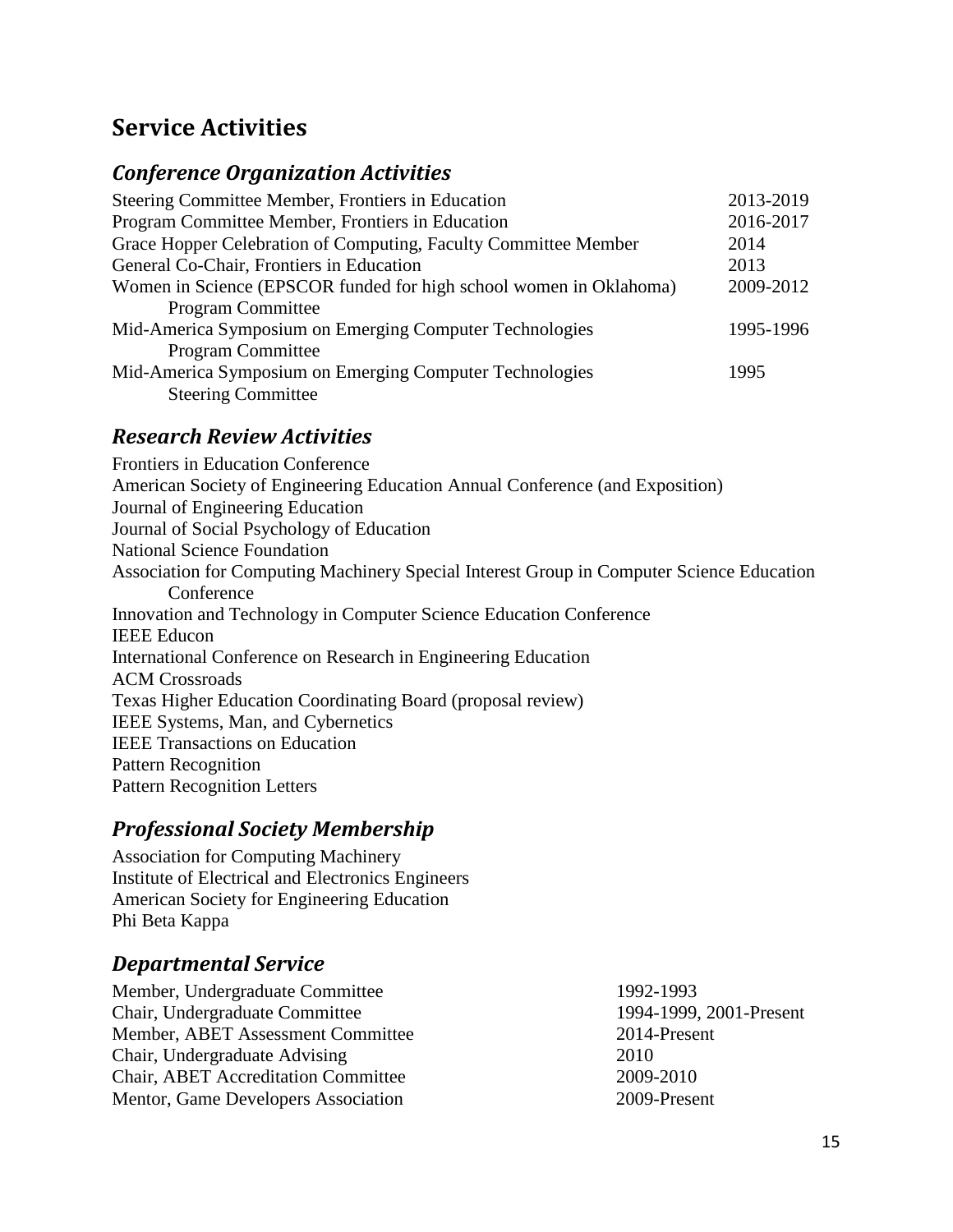<span id="page-15-0"></span>

| Mentor, Open Source Development                                 | 2013-Present         |               |
|-----------------------------------------------------------------|----------------------|---------------|
| Member, Department Computing Committee                          | 2007-2008            |               |
| Member, Committee A                                             | 2005-2006, 1998-1999 |               |
| Member, Faculty Transfer Curriculum Committee                   | 2006, 2009, 2011     |               |
| DEVAS Summer camp (for HS girls                                 | 2010                 |               |
| BP Summer camp (for HS boys from racial/ethnic minorities)      | 2010                 |               |
| Keynote speaker at IEEE Student Banquet                         | 2009                 |               |
| Chair, Publicity Committee                                      | 2009                 |               |
| <b>Instructional Development Program Ambassador for CS</b>      | 2005                 |               |
| Mentored graduate students teaching CS courses                  | 2005-2008            |               |
| Mentor, Student Chapter of ACM                                  | 1997-2000            |               |
| <b>College Service</b>                                          |                      |               |
| PP03 Committee (evaluation procedures and policies for College) |                      | 2012-2013     |
| Sooner Engineering Education Center, founding member,           |                      | 2011-Present  |
| seminar organizer, steering committee member                    |                      |               |
| Teaching Scholars Initiative Award Selection Committee          |                      | 2011, 2013,   |
|                                                                 |                      | 2015-16       |
| <b>Astronaut Scholarship Award Selection Committee</b>          |                      | 2013, 2015-16 |
| Halliburton (Engineering) Womens' Welcome Presenter             |                      | 2010-2013     |
| Halliburton Womens' Welcome Scholarship Selection Committee     |                      | 2012          |
| High School Girls' Day                                          |                      | 2013          |
| Degree Navigator Liaison                                        |                      | 2008-2010     |
| KISS Institute for Practical Robotics, BotBall Judge            |                      | 2011-2014     |
|                                                                 |                      | 2008-2009     |
|                                                                 |                      | 2006          |
| Chair, Devon Faculty Office Furniture Selection Committee       |                      | 2009          |
| Member, ENGR 2002 Task Force                                    |                      | 2009          |
| Member, College Academic Appeals Board                          |                      | 2000          |
|                                                                 |                      | 2005-2009     |
| <b>Course Evaluation Form Committee</b>                         |                      | 2006          |
| Mentor, Engineers Club                                          |                      | 2004          |
| Chair, Devon Classroom Design Committee                         |                      | 2004          |
| Member, Dean of Engineering Search Committee                    |                      | 1997-1998     |
| Academic Appeals and Misconduct Board                           |                      | 1993-1994     |

# <span id="page-15-1"></span>*University Service*

| Member, Academic Misconduct Hearing Panel                    | 2015-Present |
|--------------------------------------------------------------|--------------|
| Member, Provost's Advisory Committee on STEM                 | 2014-Present |
| Member, Provost's Advisory Committee on Classroom Renovation | 2014-2017    |
|                                                              | 2006-2009    |
| Member, Student Conduct and Sexual Misconduct Hearing Panel  | 2012-2015    |
| Research Institute for STEM Education, founding member       | 2011-Present |
| Faculty Advisor, Alpha Sigma Kappa (technical sorority)      | 2013-2016    |
| <b>Faculty Welfare Committee</b>                             | 2010-2013    |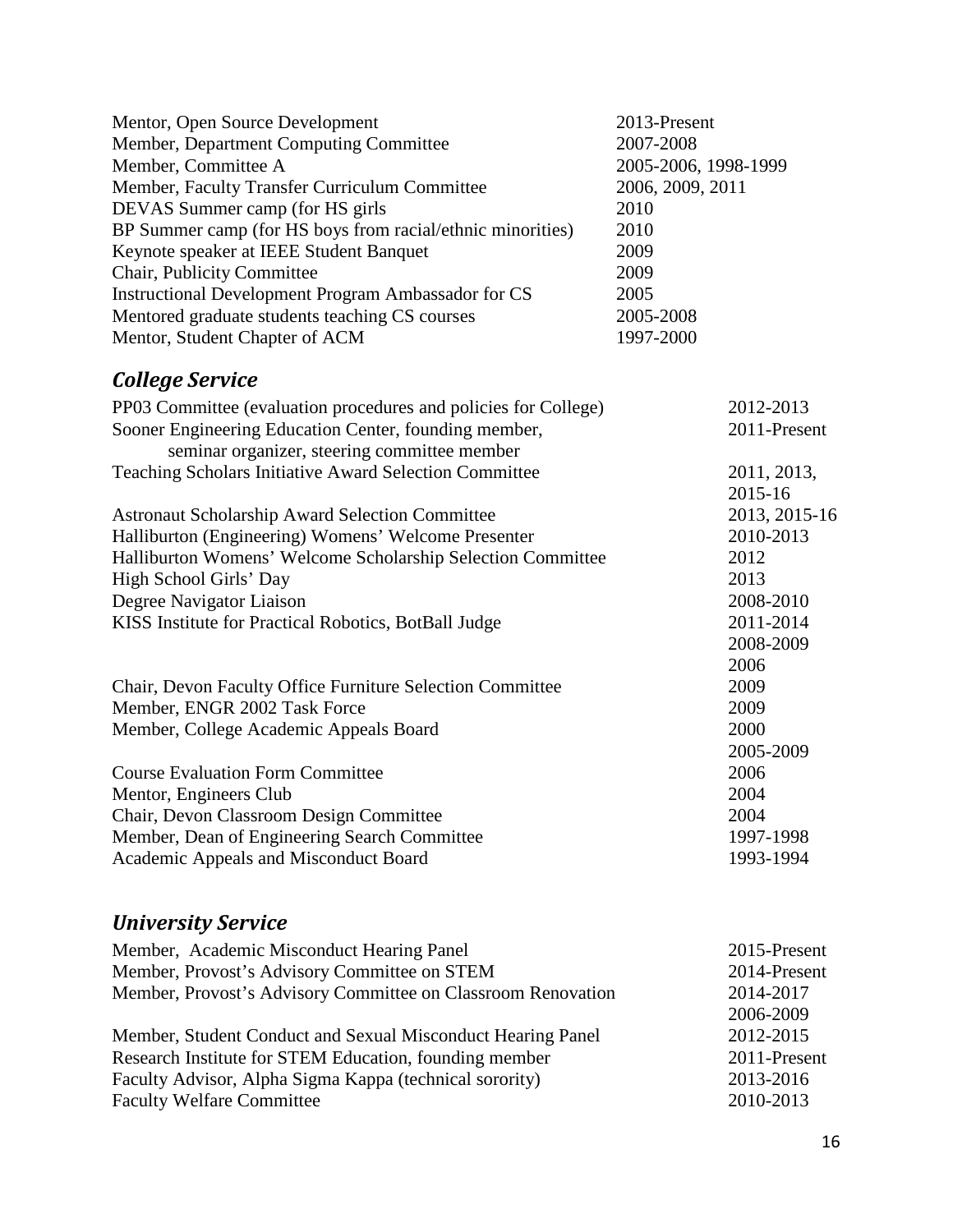| Member, Provost's Advisory Committee on General Education Oversight            | 2006-2009 |
|--------------------------------------------------------------------------------|-----------|
| Member and Chair, Information Technology Council                               | 2002-2005 |
|                                                                                | 1995-1998 |
| Member, Faculty Senate Small Executive Committee                               | 2008-2009 |
| Member, Faculty Senate                                                         | 2006-2009 |
| Member and Chair, Faculty Appeals Board                                        | 2008-2010 |
| <b>Academic Regulations Committee</b>                                          | 2010      |
| Adopt-A-Prof Faculty Mentor for Pi Kappa Alpha Fraternity                      | 2010      |
| Member, Alpha Lambda Delta Scholarship Selection Committee                     | 2008      |
| External Member, K20 Center Faculty Search Committee                           | 2009      |
| Member, Course Management System Task Force                                    | 2005      |
| External member, School of Library and Information Sciences Search             | 2005      |
| Committee                                                                      |           |
| All TA Training Workshop Presentation: Meaningful and Fair Grading             | 2002-2006 |
| Member, Conflict of Interest Advisory Committee                                | 2002      |
| Mentor, OU Chapter of Habitat for Humanity                                     | 2000-2004 |
| Member, Academic Programs Council                                              | 2000      |
| Member, Academic Regulations Committee                                         | 2000      |
| Member, Graduate College Academic Appeals Committee                            | 2000      |
| Member, ROTC Advisory Committee                                                | 1997-2000 |
| University of Oklahoma Speakers Service                                        | 2000      |
| Member, Provost's Outstanding Academic Advising Award Selection Committee 1999 |           |
| Member, Task Force on Intellectual Property                                    | 1998      |
| <b>Writing Center Advisory Board</b>                                           | 1997-1998 |
| External Member, School of Mathematics Search Committee                        | 1998      |
| University Academic Appeals Board                                              | 1994-1995 |
| Graduate Assessment of English Language Skills Committee                       | 1994      |

# <span id="page-16-0"></span>*Professional Service*

| <b>ABET CAC Program Evaluator</b>                                      | 2009-2012    |
|------------------------------------------------------------------------|--------------|
| <b>ABET CAC Commissioner</b>                                           | 2013-Present |
| Member, ABET CAC Curriculum Committee Task Force                       | 2013-2014    |
| <b>Hosted Computer Science Tapestry Workshop</b>                       | 2013         |
| Chair, NCWIT Aspirations in Computing Award Selection                  |              |
| Oklahoma and Texas Panhandle Region                                    | 2014-2016    |
| Grace Hopper Conference Travel Scholarship Selection                   | 2008, 2011   |
| Member, NCWIT Aspirations in Computing Award Selection                 | 2012-Present |
| Oklahoma and Texas Panhandle Region                                    |              |
| Graded Computer Science Advanced Placement Examinations                | 2004, 2008,  |
|                                                                        | 2012         |
| Member, Moore Norman Technology Center Database Administration Program | 2010         |
| <b>Advisory Board</b>                                                  |              |
| Computer Science Content Advisory Committees for Oklahoma Subject      | 2010         |
| Area Tests (set standards for first teacher accreditation in CS in OK) |              |
| Grace Hopper Conference Scholarship Sselection                         | 2009         |